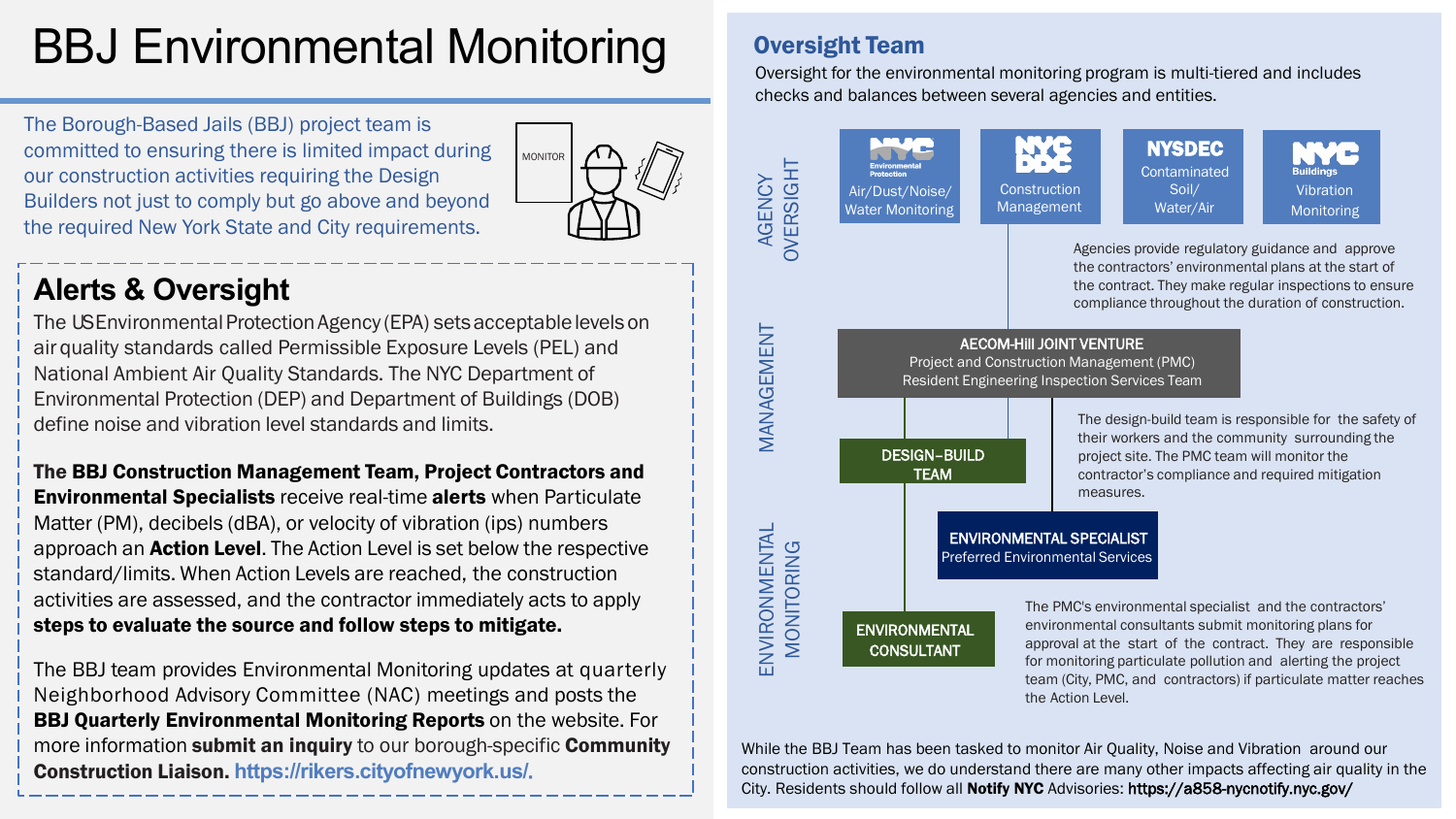# Air Quality Monitoring **Borough-Based Jails**

Community health and safety are extremely important to the City of New York. The Borough-Based Jails (BBJ) project team is committed to ensuring there is limited impact on nearby air quality during our construction activities. The BBJ requires the Design Builders not just to comply but go above and beyond the required New York State and City requirements.

#### Air quality around the construction activities is being monitored.

Monitoring machines are on site to measure particles from construction vehicle emissions and dust as well as site conditions such as wind speed and temperature. These machines are placed strategically along the edge of active construction activities. Some machines monitor existing conditions and others measure the potential increase of impact from construction. Through careful monitoring with real-time alerts, the team knows when additional measures are needed during construction to protect air quality for residents. If the construction is not meeting the requirements set by the oversight agencies, work may be halted, and an assessment will be made to protect residents.



**Particulate Matter (PM), or particle** pollution, is a term for the tiny solid particles and liquid droplets found in the air. The Environmental Protection Agencyhas set for evaluating the particle pollution levels a 24-hour time weighted average (TWA.) The BBJ project is evaluating air quality at 15 min TWA intervals to monitor the project's effect on community air quality.

#### MEASURED SIZE:

PM 10 - Larger particles typically from dust.

Department of



Action Levels required by NY State Department of Health (DOH) and Department of Environmental Conservation (DEC): If downwind PM-10 particulate levels are 100 micrograms per cubic meter (μg/m) greater than background (upwind perimeter) for the 15-minute period, dust suppression techniques shall be employed. If downwind PM-10 particulate levels are greater than 150 μg/m3 above the upwind level the work will require to stop the team will reassess dust control measures.

#### Steps to control dust and limit emissions during construction.

To protect air quality, preventive measures during daily construction activities are being taken, and will be increased if monitoring machines indicate additional action is needed.

#### Measures to reduce construction vehicle pollution and emissions:

- Use Ultra-Low Sulfur Diesel fuel
- Minimize use of diesel engines, use the best available technology for non-road diesel engines, and restrict truck idling time

#### Measures to reduce and control dust:

- Use water spray for roads, trucks, truck wheels, excavation areas, and stockpiles
- Cover stockpiles with anchored tarps
- Use extra care, including more frequent application of these measures, during dry periods and high wind periods
- Spray exposed excavated surfaces with water to suppress dust, at a minimum.
- Cover and secure loads for all trucks hauling loose material including sand and dirt.

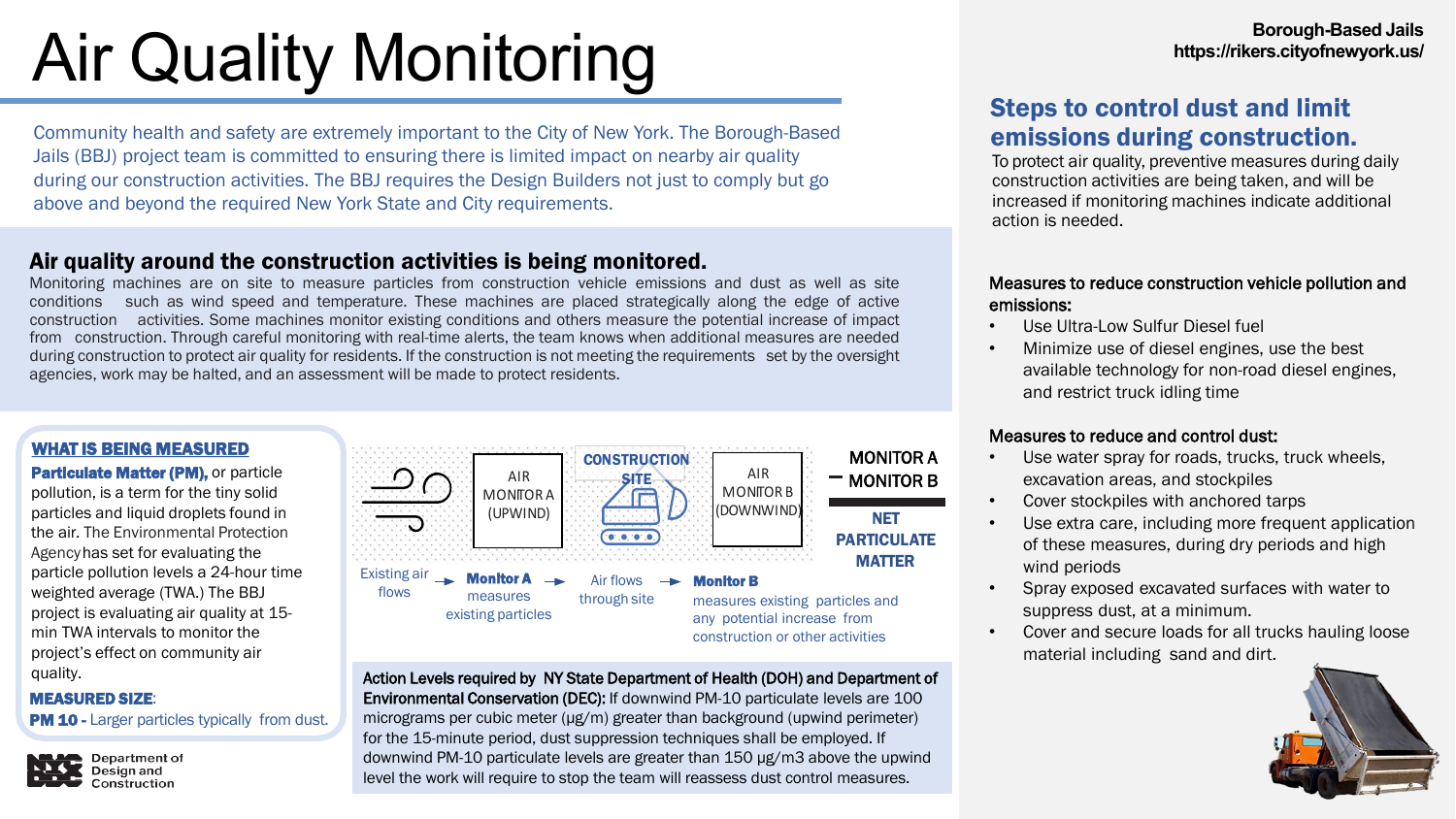# Borough-Based Jails<br>
Borough-Based Jails<br>
Monitoring **Borough-Based Jails**

Community health and safety are extremely important to the City of New York. The Borough-Based Jails (BBJ) project team is ensuring that noise from construction will be intermittent and of limited duration, and total noise levels will not rise to the level of a significant adverse noise impact\*. The BBJ requires the Design Builders not just to comply but go above and beyond the required New York State and City requirements.

#### Noise around the construction activities is being monitored.

Sound level meters are located on-site to monitor and ensure noise levels comply with New York City's noise codes (Local Law 113.) During construction maximum noise level cannot exceed the following:

- 7:00 AM to 6:00 PM weekday: 80 A-weighted decibels (dBA) as measured 50 or more feet from the source or sources at a point outside the property line or on a public right-of-way.
- 6:00 PM to 7:00 AM and weekend, if a permit is obtained: 70 dBA as measured 50 or more feet from the source or sources at a point outside the property line or on public right-of-way, or an increase of 7 dBA above ambient (baseline), whichever is higher.
- During construction and/or container and material handling: 10 dBA above the ambient level as measured at any point within a receiving property or as measured at 15 feet or more from the source on a public right-of-way.

#### WHAT IS BEING MEASURED

#### Decibels (dBA) level

Adjusted measurement of noise that considers the sensitivity of the human ear to the various sound frequencies that we can hear. A normal conversation corresponds to 60 dB, a heavy traffic to 85 dB, and a concert to 120 dB.





Decibel Scale Scale Scale Scale Scale Scale Scale Scale Scale Scale Scale Scale Scale Scale Scale Scale Scale S

#### Steps to monitor noise during construction.

To ensure noise levels are respected, preventive measures are being taken during daily construction activities, and will be increased if monitoring devices indicate additional action is needed.

#### Measures to reduce and control noise:

- Use mufflers on construction equipment (dump trucks, concrete mixers, excavation equipment, generators, trucks removing soil, etc.)
- Install noise monitoring stations distributed across the site.
- Perform initial background readings of all noise stations one week before construction activity in the area begins.
- Use absorbing materials placed around areas of noise generation (i.e., installing mass-loading vinyl or noise curtains.)
- Minimize truck idling or staging trucks within the site.
- Lowering debris into trucks in lieu of dropping.
- Utilize densifying attachments rather than impact hammers for slab dismantle.

\*DEP defines significant adverse noise impact as the increase of 15 dBA or more for prolonged duration of 12 consecutive months or more or increase of 20 dBA or more for prolonged duration of 3 consecutive months or more.